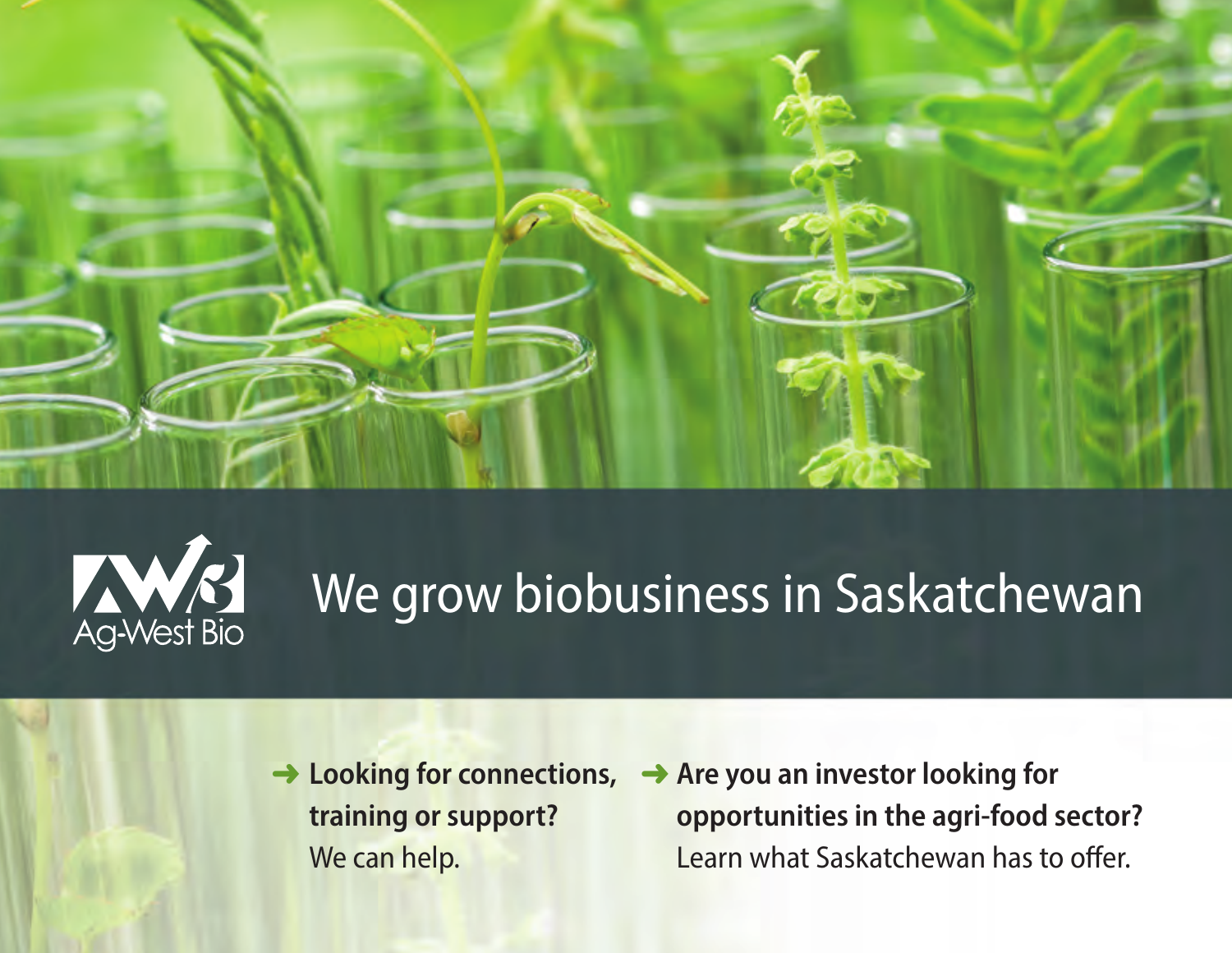Ag-West Bio is Saskatchewan's bioscience industry association – a catalyst and connector for the provincial bioeconomy.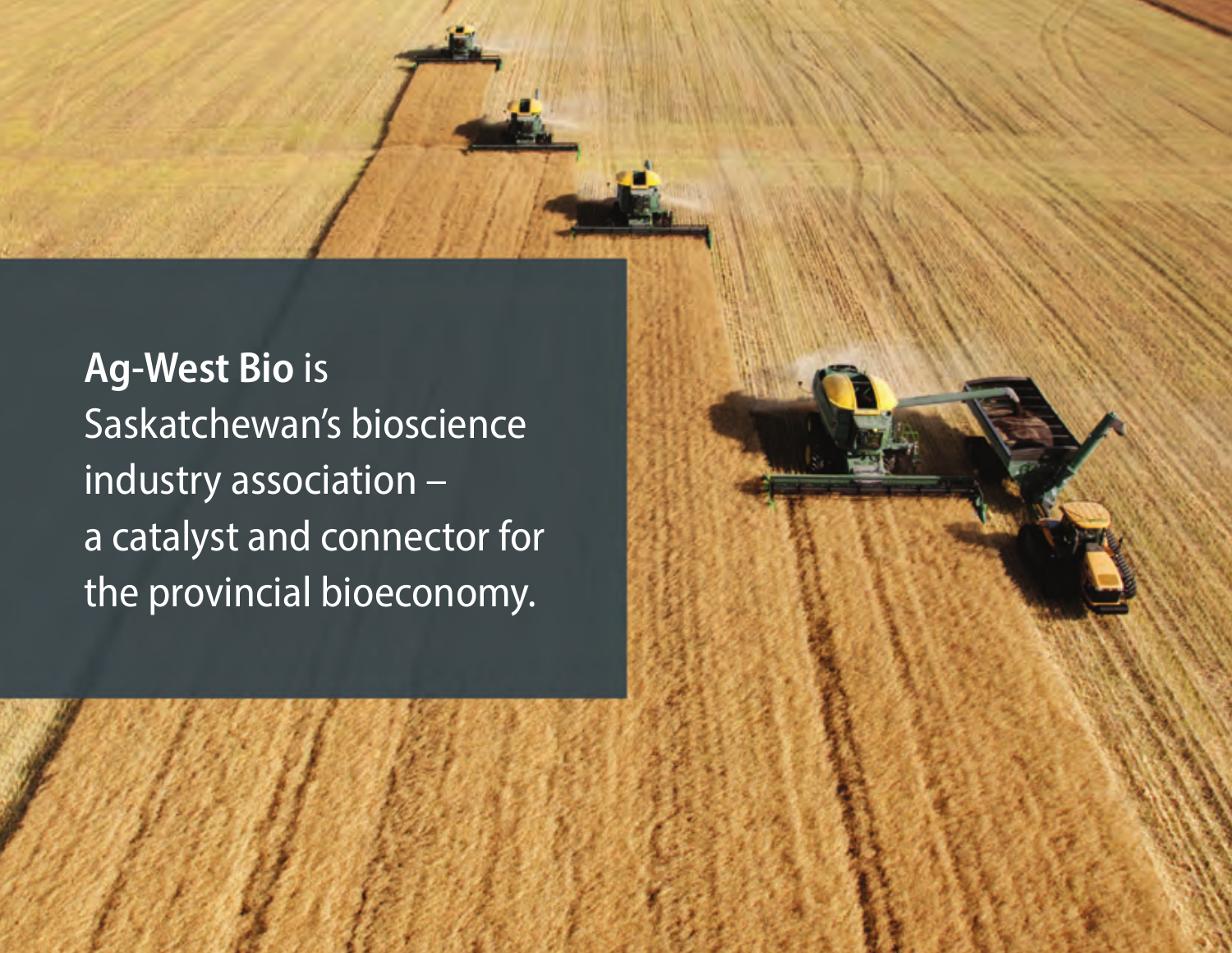### **Saskatchewan**

Saskatchewan is the heart of the country's agricultural biotechnology sector and home to one of the most vibrant bioscience innovation clusters in Canada.

Located in Saskatoon, Saskatchewan, Ag-West Bio is the province's bioscience industry association – a catalyst and connector for the provincial bioeconomy. We work with industry stakeholders, innovators and investors to help bring research to the market. We also assist local agri-food start-ups and companies who want to relocate to this region.

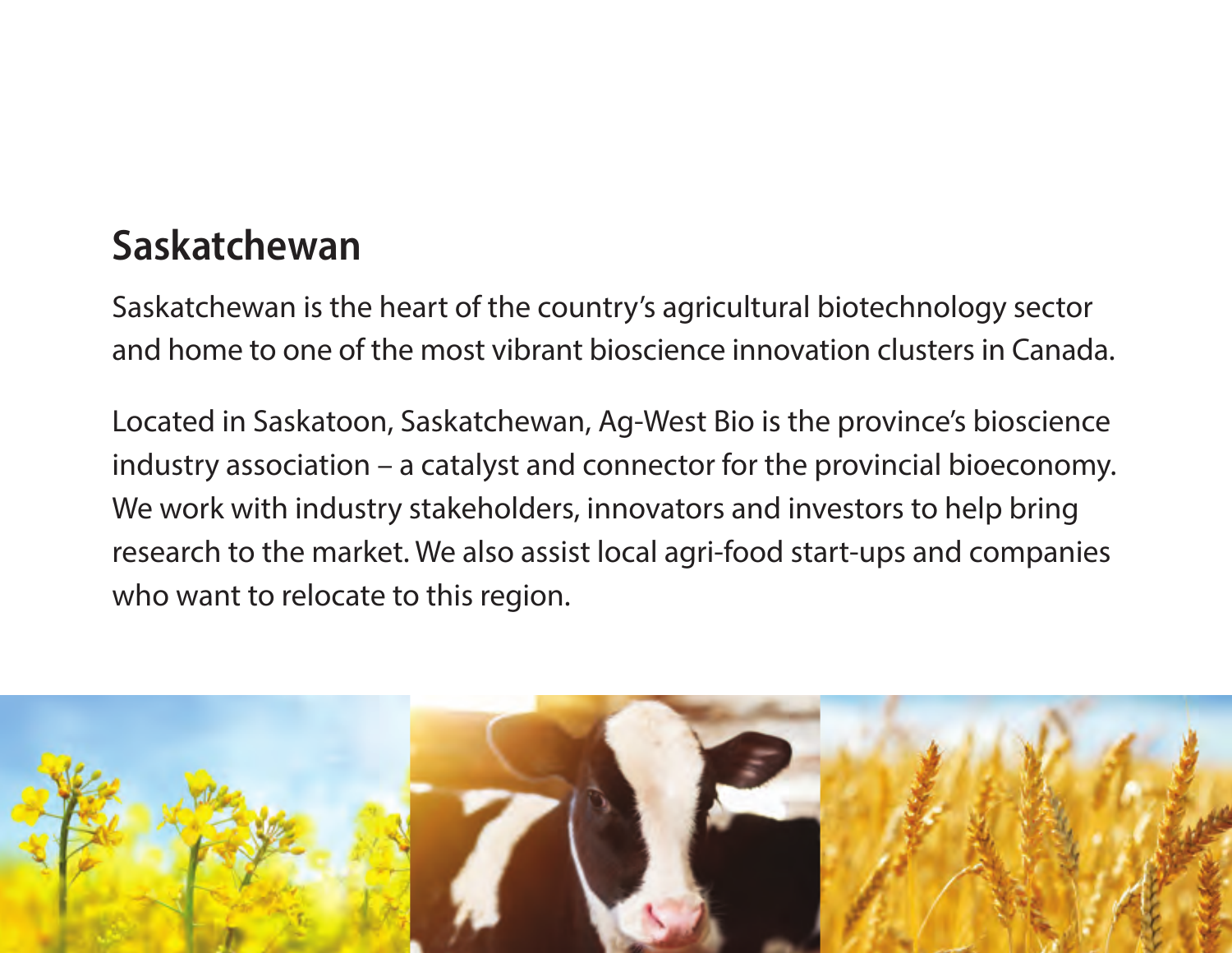Ag-West Bio has nurtured many homegrown companies and helped others relocate to Saskatchewan.

O

**HS** 

 $\sim$ 

HN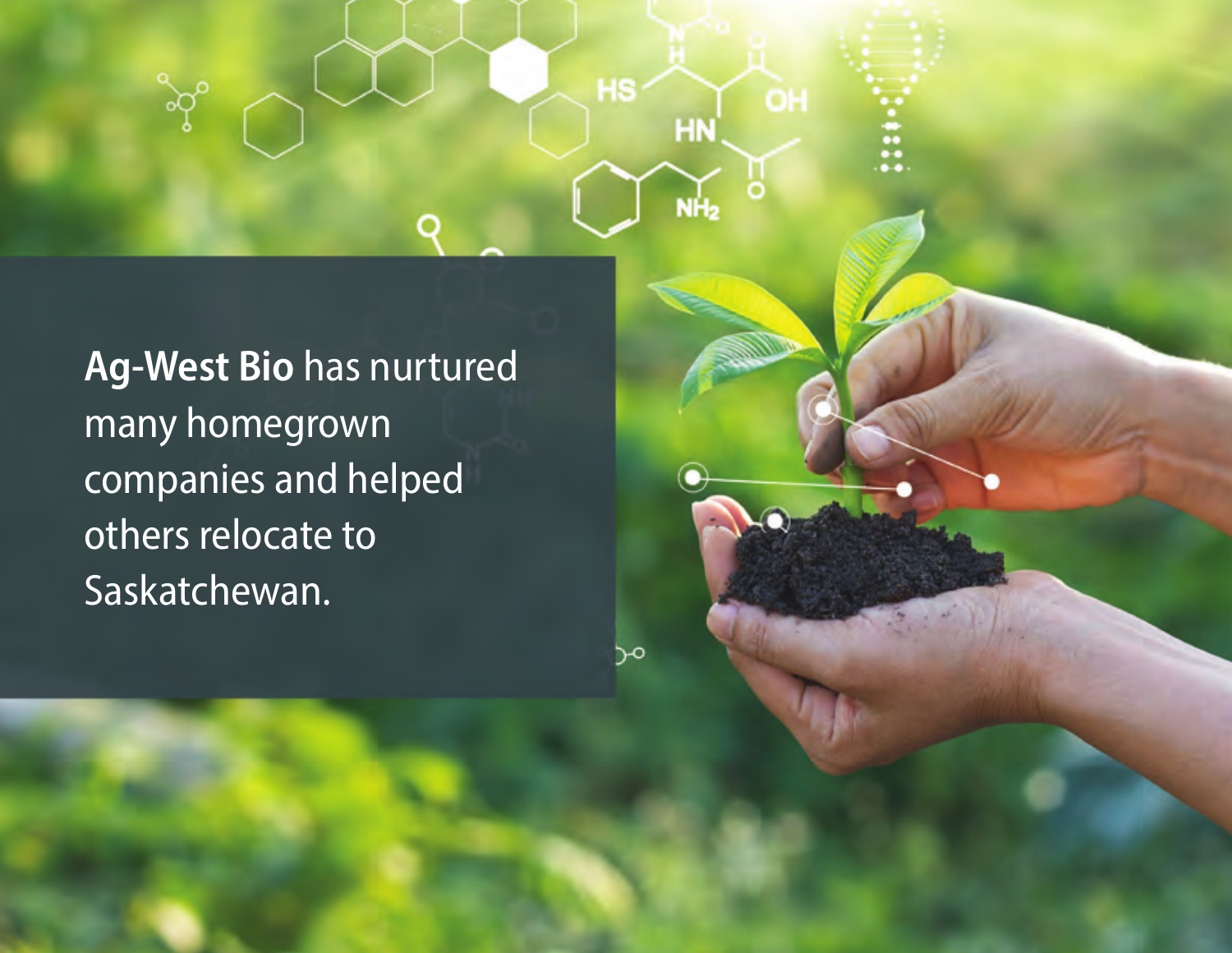### **Where we came from**

Back in 1989, Ag-West Bio was launched with a mandate to provide leadership for the biotechnology sector from the Saskatchewan Ministry of Agriculture. Since then, we have been supporting the commercialization of bioscience technologies in the areas of sustainable crop production, food ingredients and processing, health, environment, biofuels and bioproducts. We have nurtured many homegrown companies and helped others relocate to Saskatchewan. We bring people together to learn and network while we promote the benefits of science and innovation.

#### WHAT WE DO

- 1. Support businesses
- 2. Catalyze initiatives
- 3. Create connections
- 4. Promote science

#### **O U R V I S I O N**

Saskatchewan is a world leader in bringing agricultural bioscience innovation to commercialization.

#### **OUR MISSION**

Accelerating innovation and enabling companies to commercialize research in agricultural and food biosciences.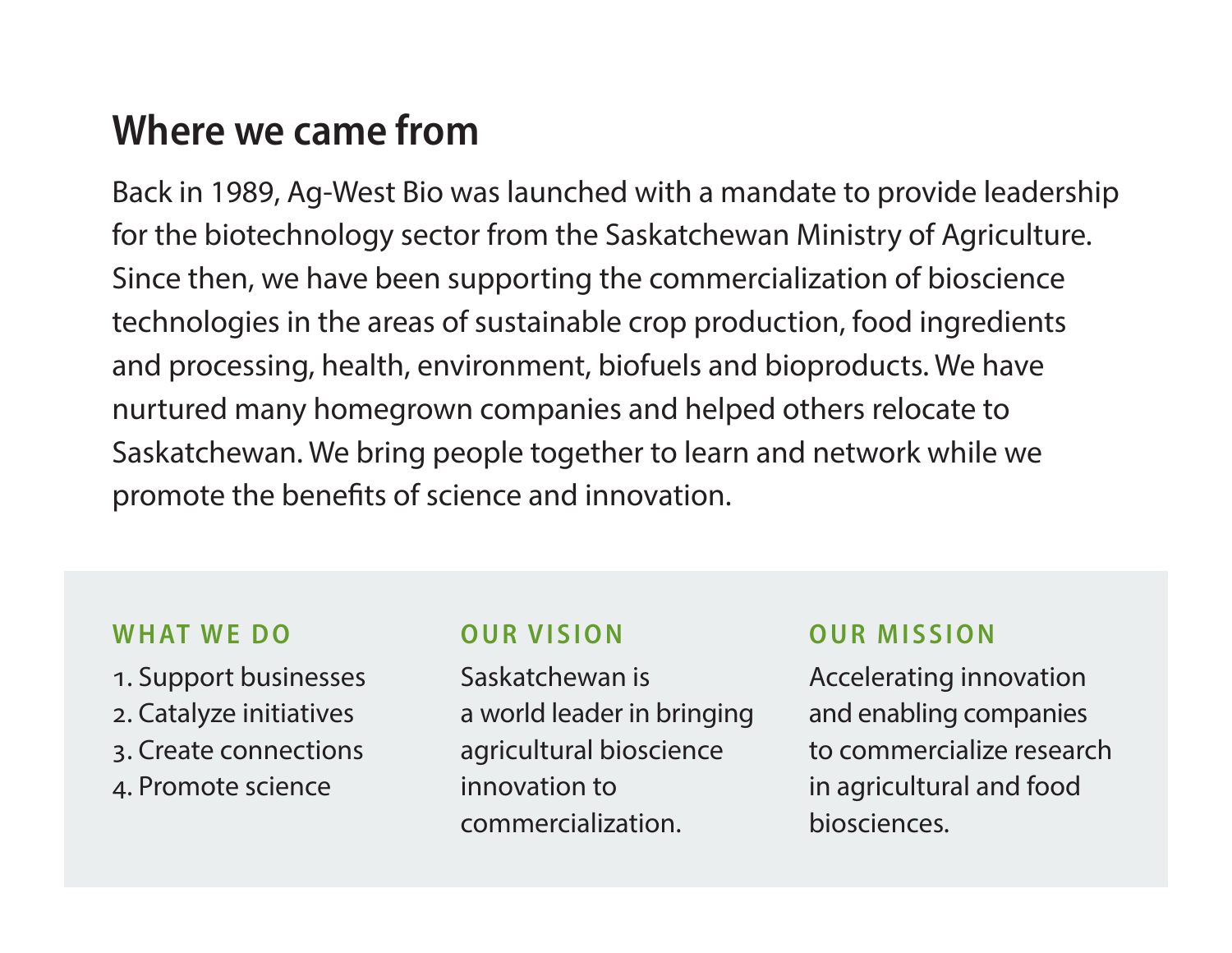#### Support for businesses

Ag-West Bio helps move research to the market and grow agri-food business in the province.

By combining expertise and experience, we provide personalized input and a suite of services tailored to your company's unique commercialization needs. We provide a centralized hub for linking private business with market knowledge, advisory input, mentoring and guidance. And we provide linkages to research and market networks.

We can help you advance your business plan based on opportunity and feasibility, which you can use to gain investors and strategic partnerships.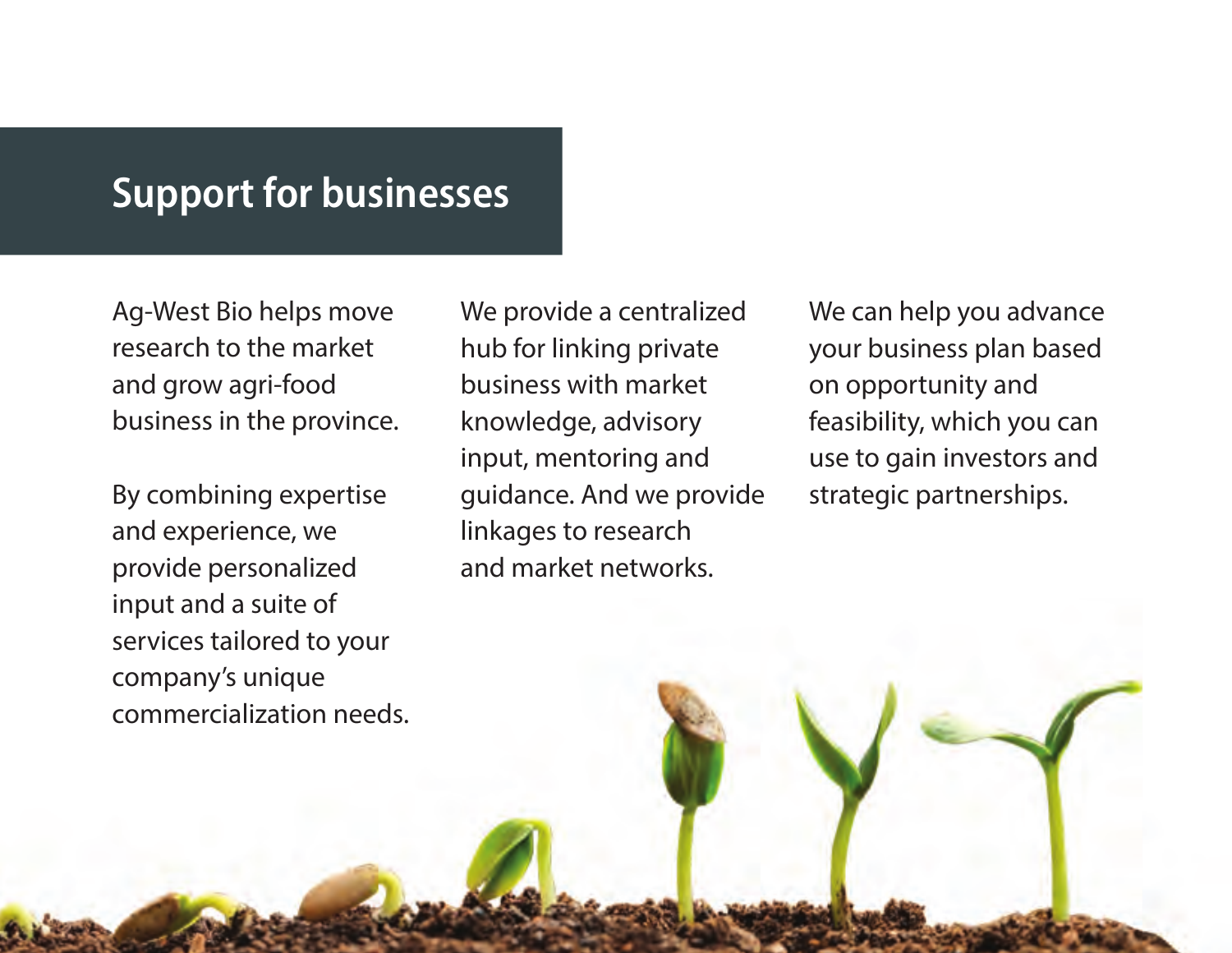### Commercialization Fund

There is a crucial stage that start-up companies need to navigate – often called the "Valley of Death" – when they are not yet able to attract venture capital, but they're beyond start-up investment. This is the stage that Ag-West Bio's Technology Commercialization Fund is meant for.

Ag-West Bio financing is in the form of flexible and patient capital and targets

initiatives where start-ups (or expanding agri-food companies) show that a clear pathway to commercialization has been established, with suitable return on investment and significant benefit to Saskatchewan.

Our rigorous due-diligence process leads to investor confidence, enabling our investee companies to leverage Ag-West Bio's investment dollars.

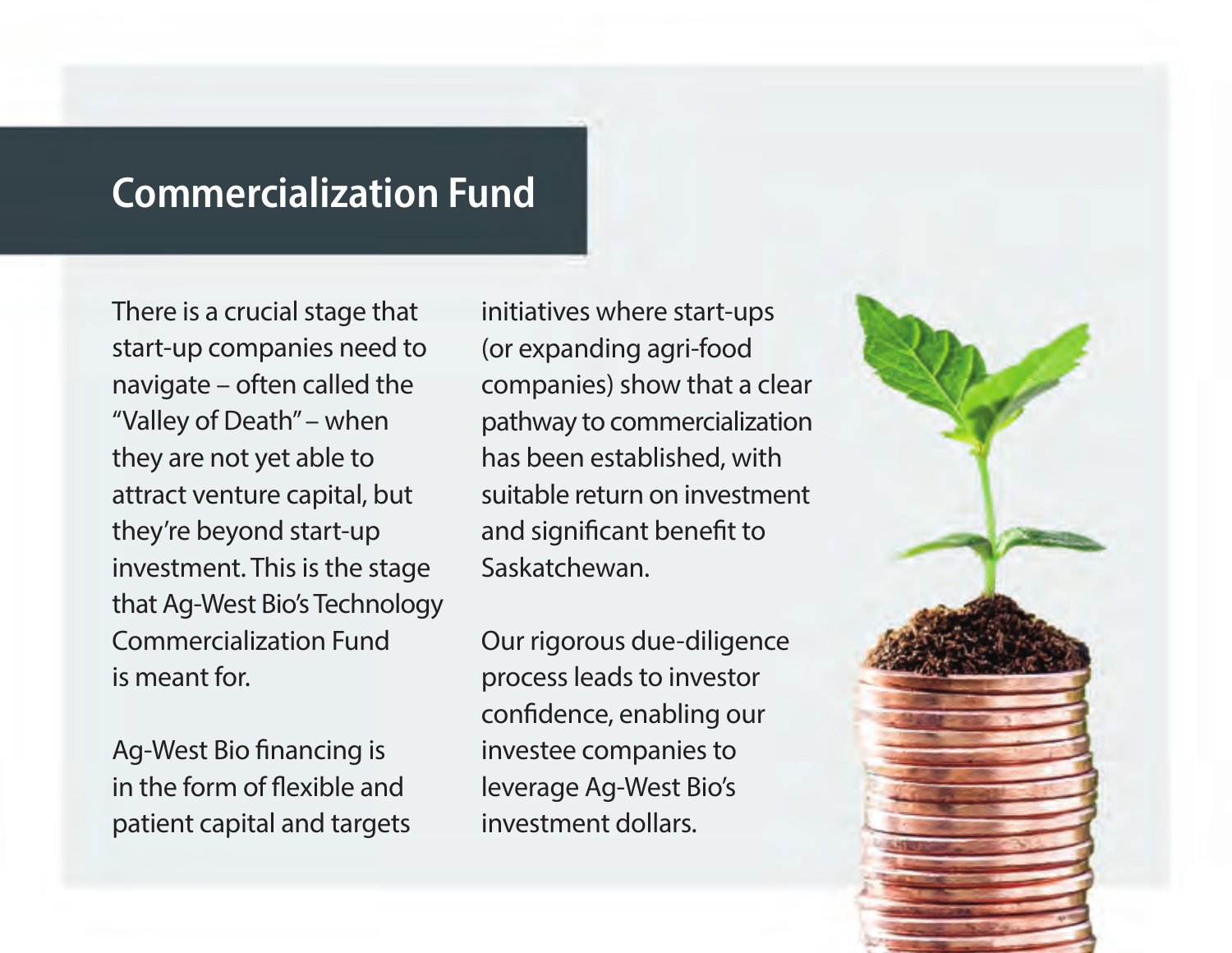### Catalyzing initiatives

Saskatchewan's bioscience research and development cluster continue to grow. Exciting new technologies are emerging from this cluster, such as digital



agriculture, imaging, biologicals, and the growth of the plant protein sector.

By staying up to date with research and commercialization activity and market trends, we recognize opportunities when they arise. Ag-West Bio acts as a catalyst, making connections and encouraging collaboration so the province can benefit from those opportunities.

Recent Ag-West Bio initiatives include the Protein Industries Canada supercluster (PIC) and the Global Agri-Food Advancement Partnership (GAAP). We are currently involved in the development of the Saskatoon Food Cluster to support the creation of more food and ingredient companies in the province.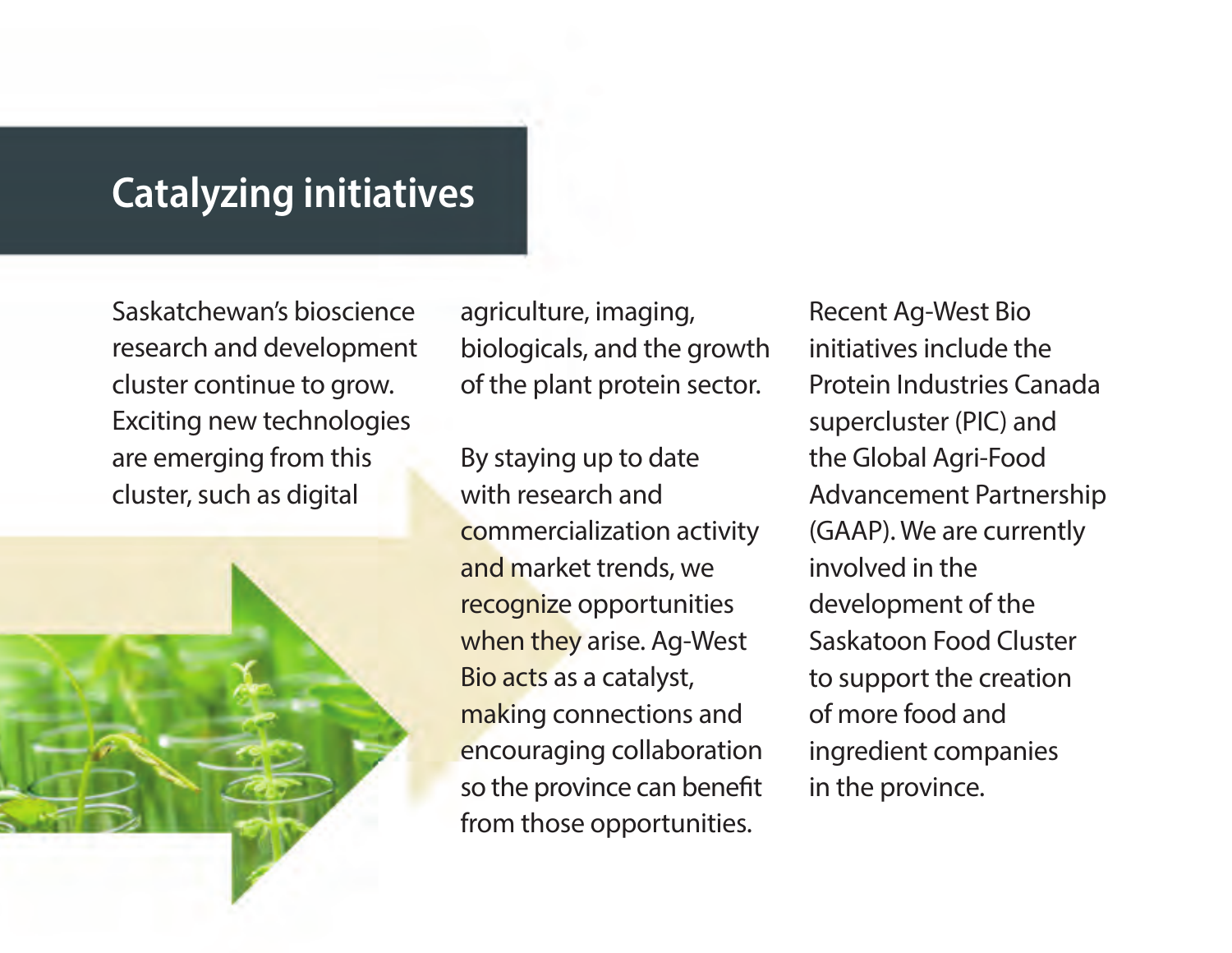### Creating connections

Business is built on relationships. One of Ag-West Bio's roles is to help people make the connections they need to grow their businesses.

To do this, we bring groups together in many forums, including hosting meetings and workshops, as well as organizing tours for international visitors.

Ag-West Bio manages the Agricultural Bioscience Innovation Centre (ABIC) Speaker Series bringing experts from around the world to inspire and teach entrepreneurs and the public about bioscience innovation.

The Knowledge Farm is an event series that we co-host with Innovation Place in the Boffins Event Centre to encourage our

community to explore all kinds of agri-food topics.

Take advantage of the networking opportunities we offer. Our Weekly Update and online event calendar can keep you up to date!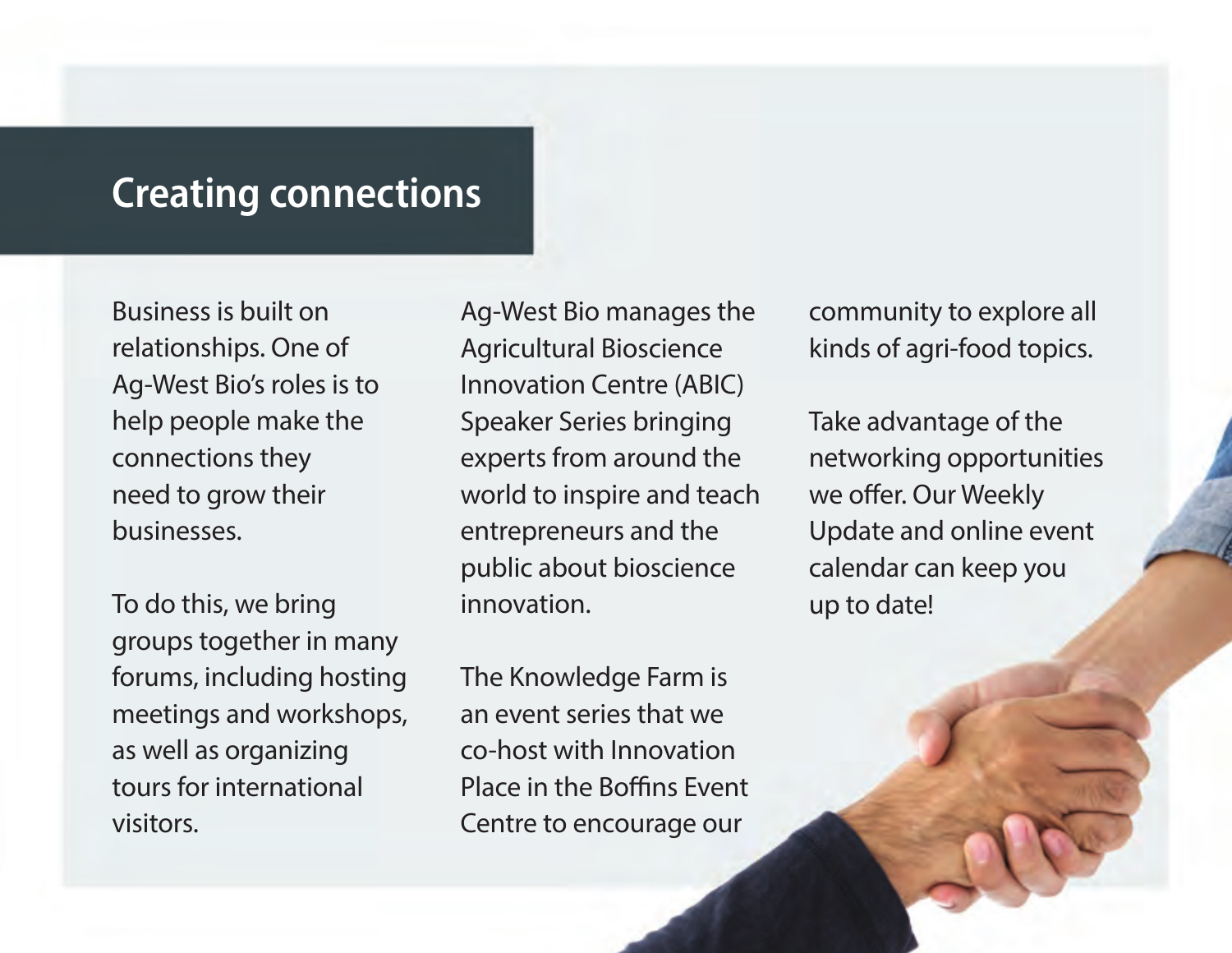#### Open communication

Keeping information moving is an important aspect of business development. In the bioscience sector, information must flow along many lines – from researchers to entrepreneurs, investors and consumers.

With good communication networks, entrepreneurs can discover potential partnerships and learn from others with more

business experience. People who have already navigated the path to commercialization are usually happy to share their knowledge.

Visit Ag-West Bio's website for information about Saskatchewan's bioscience organizations and activities. Check out our blogs, and subscribe to our e-magazine, the Bio-Bulletin.

#### **Find us on social:**



#### **www.agwest.sk.ca**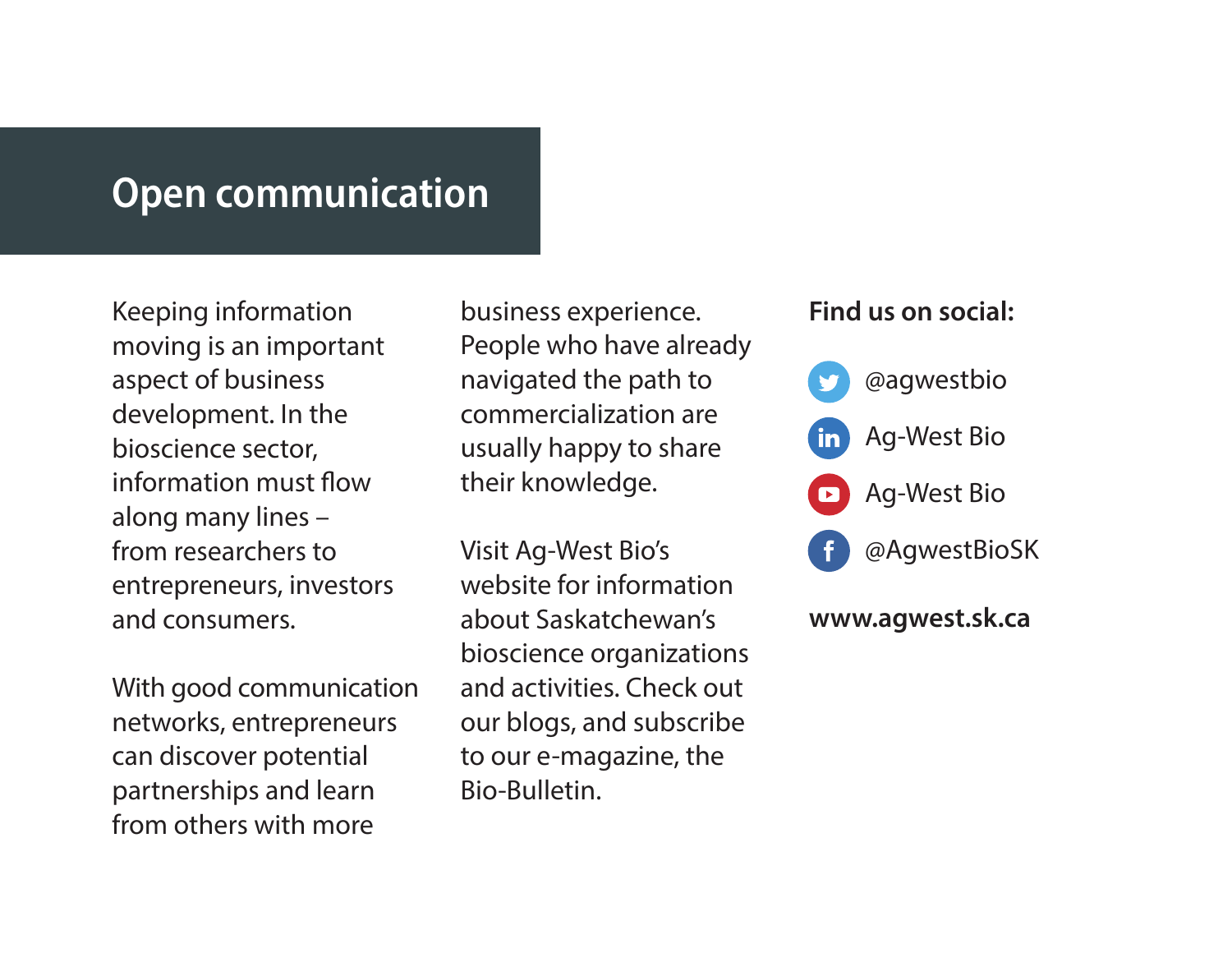In the bioscience sector, information must flow along many lines – from researchers to entrepreneurs, investors and consumers.